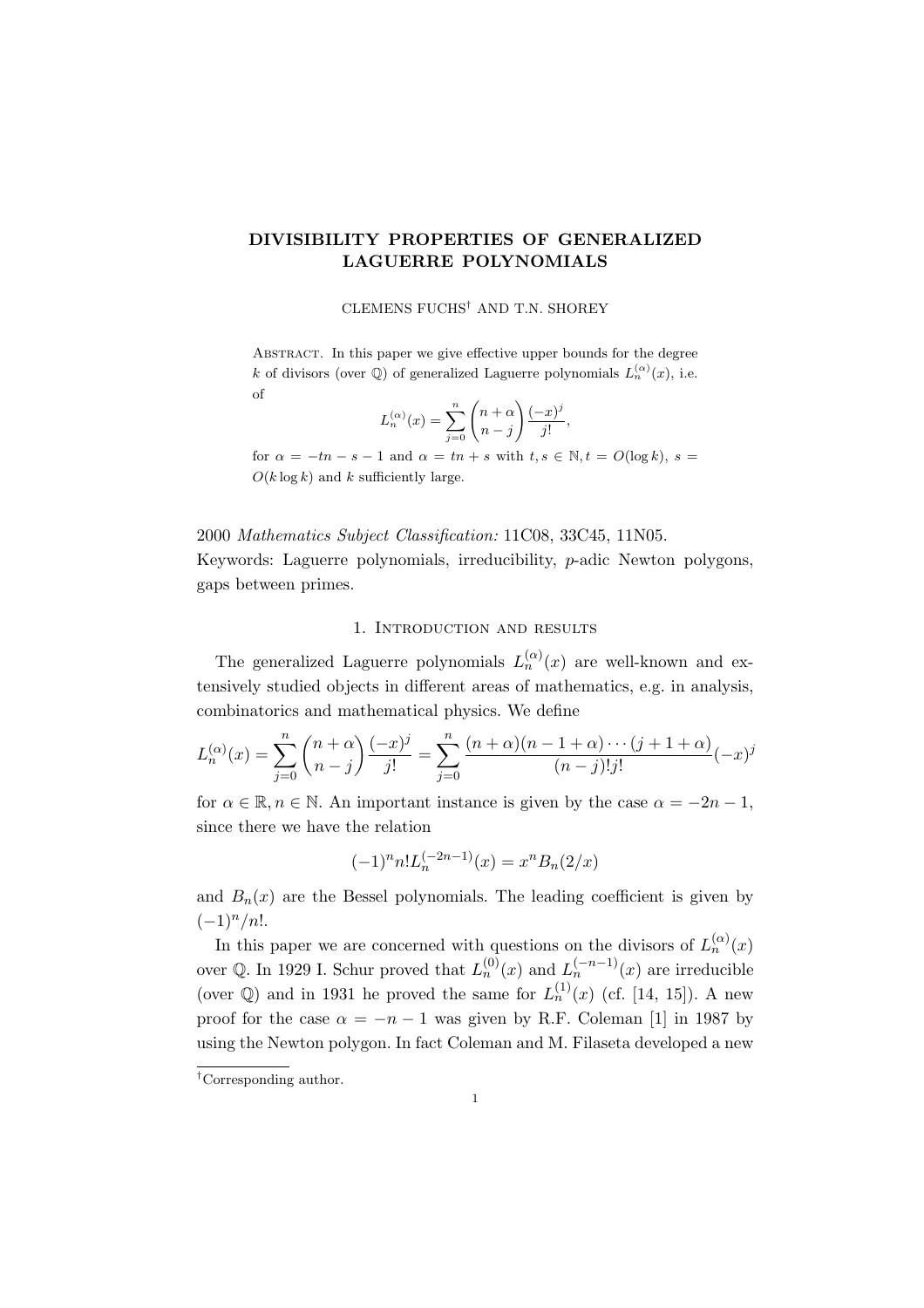method for attacking these kind of problems. An overview of the results can be found in [4]. Filaseta [3] proved in 1995 that  $L_n^{(-2n-1)}(x)$  is irreducible for all but finitely many  $n$ , and in turn he immediately obtained the same result for the Bessel polynomials (by the connection given above). Later in 2002 Filaseta and O. Trifonov  $[6]$  extended this result to all integers n. In the same year, Filaseta and T.-Y. Lam [5] proved that  $L_n^{(\alpha)}(x)$  is irreducible for all but finitely n for a fixed  $\alpha \in \mathbb{Q} \setminus \mathbb{Z}^-$ . We point out that the exclusion of the negative integers is really necessary, since for  $\alpha = -r$  with  $r \in \mathbb{N}$  an easy computation shows that  $L_n^{(\alpha)}(x)$  is reducible for  $n \geq r$ . The irreducibility for  $\alpha = -n - r$  and  $r = 2, \ldots, 9$  was shown by F. Hajir [9, 10] (the case  $r = 3$ ) is by E.A. Sell  $[16]$ ). Hajir also proved that for a fixed positive integer  $r$  the polynomial  $L_n^{(-n-r)}(x)$  is irreducible for all but finitely many n. We mention that the statements on all but finitely many  $n$  are effective in the sense that an explicit lower bound for the  $n$  from which onward the statement is true can be given. Hajir conjectured in [10] that for all non-negative integers  $n, s$ the generalized Laguerre polynomial  $L_n^{(-n-s-1)}(x)$  is irreducible. Another instance of this problem was recently considered by Filseta, T. Kidd and Trifonov in [7]. They showed that  $L_n^{(n)}(x)$  is irreducible for every n with  $n \equiv 2$ (mod 4) with the exception  $n = 2$ , where this is false, and for all other n the polynomial  $L_n^{(n)}(x)$  is either irreducible or it is a linear polynomial times an irreducible polynomial of degree  $n - 1$ .

Instead of proving that  $L_n^{(-n-s-1)}(x)$  is irreducible one can try to exclude divisors of large degree for many values of s. Recently, R. Tijdeman and the second author [13] proved that for every  $0 \leq \alpha \leq 30, \alpha \in \mathbb{Z}$  and  $4 \leq k \leq \frac{n}{2}$  $\frac{n}{2}$ , the polynomial  $L_n^{(\alpha)}(x)$  has no factor of degree k. Moreover, they proved that if  $2 \leq k \leq \frac{n}{2}$  $\frac{n}{2}$  and s is an integer with  $0 \leq s \leq 0.8k$ , then  $L_n^{(-n-s-1)}(x)$  does not have a factor of degree k. In their paper they study in fact a more general situation than the case of Laguerre polynomials, where the above results are just some special cases. In this paper we shall consider an analogous problem for  $L_n^{(t'n+s')}$  where s' and  $|t'| \geq 1$  are integers.

Now we fix some notation which we shall always follow in this paper without reference. Let n, s, t be integers with  $n \geq 2, 0 \leq s \leq n$  and let  $\alpha$  be given by either

$$
(1) \qquad \alpha = -tn - s - 1 \text{ with } t \ge 2
$$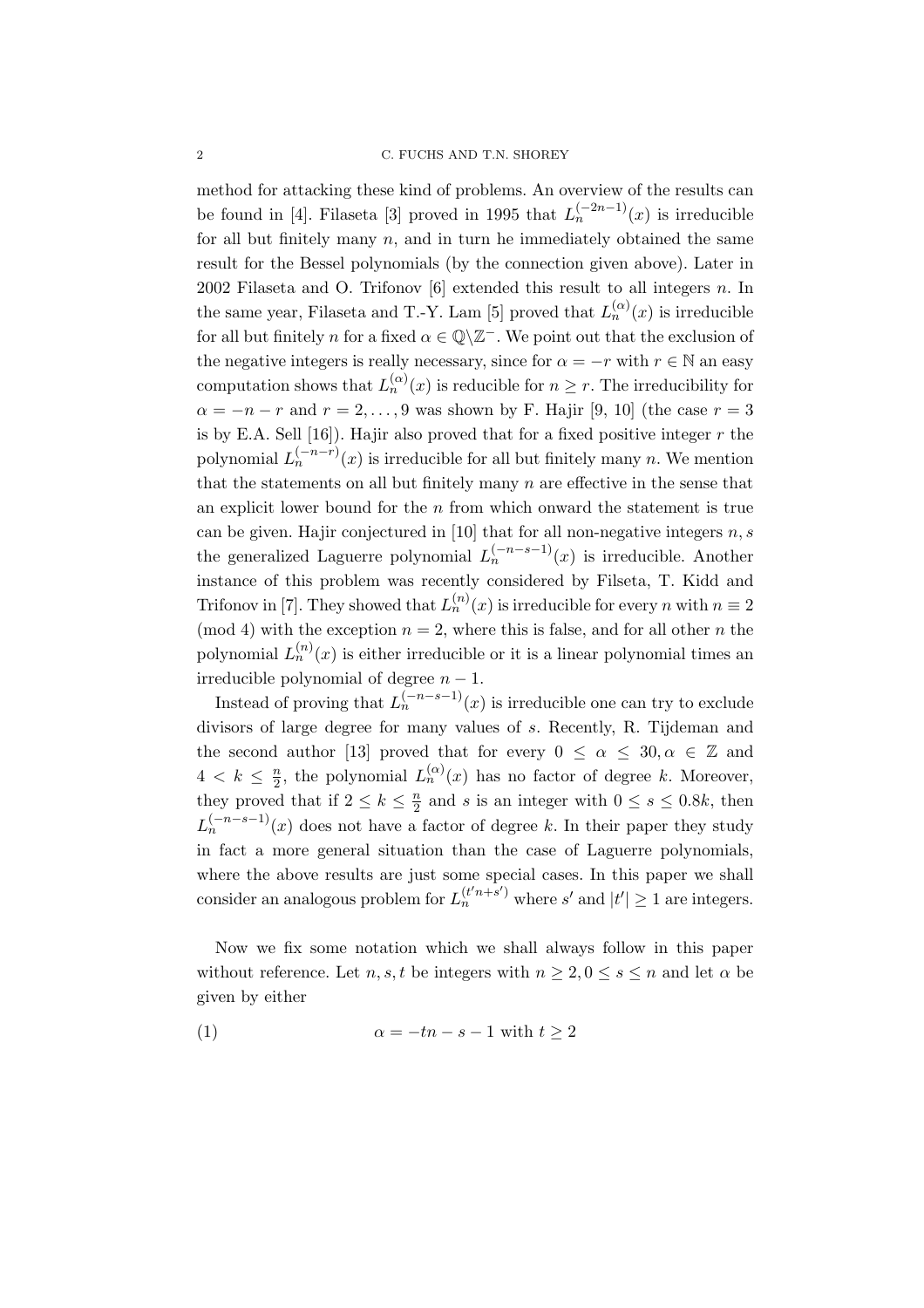or

$$
\alpha = tn + s \text{ with } t \ge 1.
$$

First let  $\alpha$  satisfy (1). We have

$$
L_n^{(\alpha)}(x) = \sum_{j=0}^n \frac{(n - tn - s - 1) \cdots (j + 1 - tn - s - 1)}{(n - j)!j!} (-x)^j
$$
  
= 
$$
\sum_{j=0}^n \frac{(-(t - 1)n - s - 1) \cdots (j - tn - s)}{(n - j)!j!} (-x)^j
$$
  
= 
$$
(-1)^n \sum_{j=0}^n \frac{((t - 1)n + s + 1) \cdots ((t - 1)n + s + j)}{(n - j)!j!} x^{n - j}
$$

and therefore

$$
(-1)^{n} n! L_{n}^{(\alpha)}(x) =: \sum_{j=0}^{n} c_{j} x^{n-j}
$$

where

(3) 
$$
c_j = {n \choose j}((t-1)n + s + 1) \cdots ((t-1)n + s + j)
$$

$$
= { (t-1)n + s + j \choose j} (n-j+1) \cdots n.
$$

Observe that for every  $m \in \{0, \ldots, n\}$  we thus have

(4) 
$$
\frac{c_n}{c_{n-m}} = \frac{(tn+s)!}{(tn+s-m)!} \cdot \frac{(n-m)!}{n!} \cdot m!.
$$

Let  $\alpha$  satisfy (2). Then

$$
(-1)^{n} n! L_{n}^{(\alpha)}(x) = (-1)^{n} n! \sum_{j=0}^{n} \binom{(t+1)n+s}{n-j} \frac{(-x)^{j}}{j!} =: \sum_{j=0}^{n} c'_{j} x^{n-j},
$$

where

(5) 
$$
c'_{j} = (-1)^{j} {n \choose j} ((t+1)n + s - j + 1) \cdots ((t+1)n + s).
$$

Thus

(6) 
$$
\frac{c'_n}{c'_{n-m}} = (-1)^m \frac{(tn+s+m)!}{(tn+s)!} \cdot \frac{(n-m)!}{n!} \cdot m!
$$

for every  $m \in \{0, 1, ..., n\}$ . The relations (4) and (6) will be of importance later on. For  $0 \leq j \leq n$ , we write  $d_j = c_j$  or  $c'_j$  according as  $\alpha$  satisfies (1)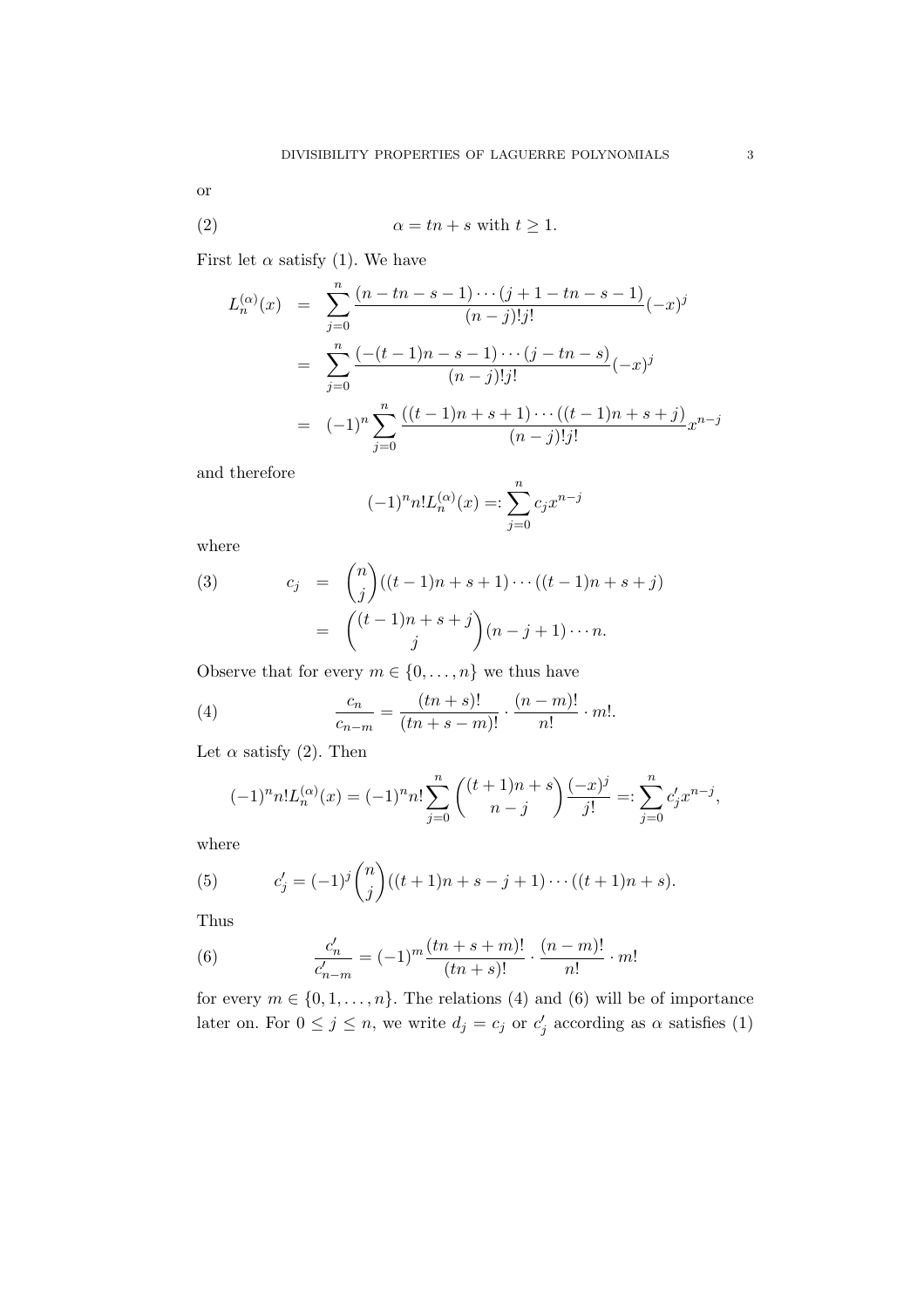or (2), respectively. Moreover, we set

$$
f(x) := \sum_{j=0}^{n} d_j x^{n-j}
$$

and

$$
F(x) := \sum_{j=0}^{n} a_j d_j x^{n-j}
$$

for integers  $a_0, a_1, \ldots, a_n$ . In the sequel we will denote by  $\eta_1, \eta_2, \ldots$  effectively computable absolute positive real constants. We have the following result.

**Theorem 1.** Let  $\varepsilon = 1/5$  if  $\alpha < 0$  and  $\varepsilon = 1/112$  if  $\alpha > 0$ . Let  $a_0, a_1, \ldots, a_n$ *be any integers with*  $|a_0| = |a_n| = 1$ . Then there exists a constant  $\eta_1$  such *that for all* k *with*

$$
\eta_1 < k \le \frac{n}{2}
$$

*and for all*  $\alpha$  *satisfying* (1) *or* (2) *with* 

$$
t < \varepsilon \log k, \quad s < \varepsilon k \log k,
$$

*the polynomial*  $F(x)$  *does not have a factor of degree*  $k$ *.* 

Concerning the role of  $F(x)$  compared to  $f(x)$  we mention that many of the results from the introduction are also of such a general shape. As a special case we immediately get the following result for generalized Laguerre polynomials, which we state separately.

**Theorem 2.** Let  $\varepsilon$  be as in Theorem 1. There exists a constant  $\eta_2$  such that *for all* k *with*

$$
\eta_2 < k \le \frac{n}{2}
$$

*and all*  $\alpha$  *satisfying* (1) *or* (2) *with* 

$$
t < \varepsilon \log k, \quad s < \varepsilon k \log k,
$$

*the polynomial*  $L_n^{(\alpha)}(x)$  *has no factor of degree* k.

In the proof we will see that if  $n \leq k^{42/23}$ , then Theorem 1 is also valid with  $t < \varepsilon \log n$ ,  $s < \varepsilon k \log n$ . The assumption  $n \leq k^{42/23}$  is relaxed as follows in the case of negative integers, i.e. in case  $\alpha$  satisfies (1).

**Theorem 3.** Let  $\varepsilon = 1/7$  and  $a_0, a_1, \ldots, a_n$  be any integers with  $|a_0|$  =  $|a_n| = 1$ *. There is a constant*  $\eta_3$  *such that for all*  $n > \eta_3$  *and all*  $\alpha$  *satisfying* (1) *with*

$$
\exp\left((\log n)^{\frac{2}{3}(1+\varepsilon)}\right) \leq k \leq \frac{n}{2}
$$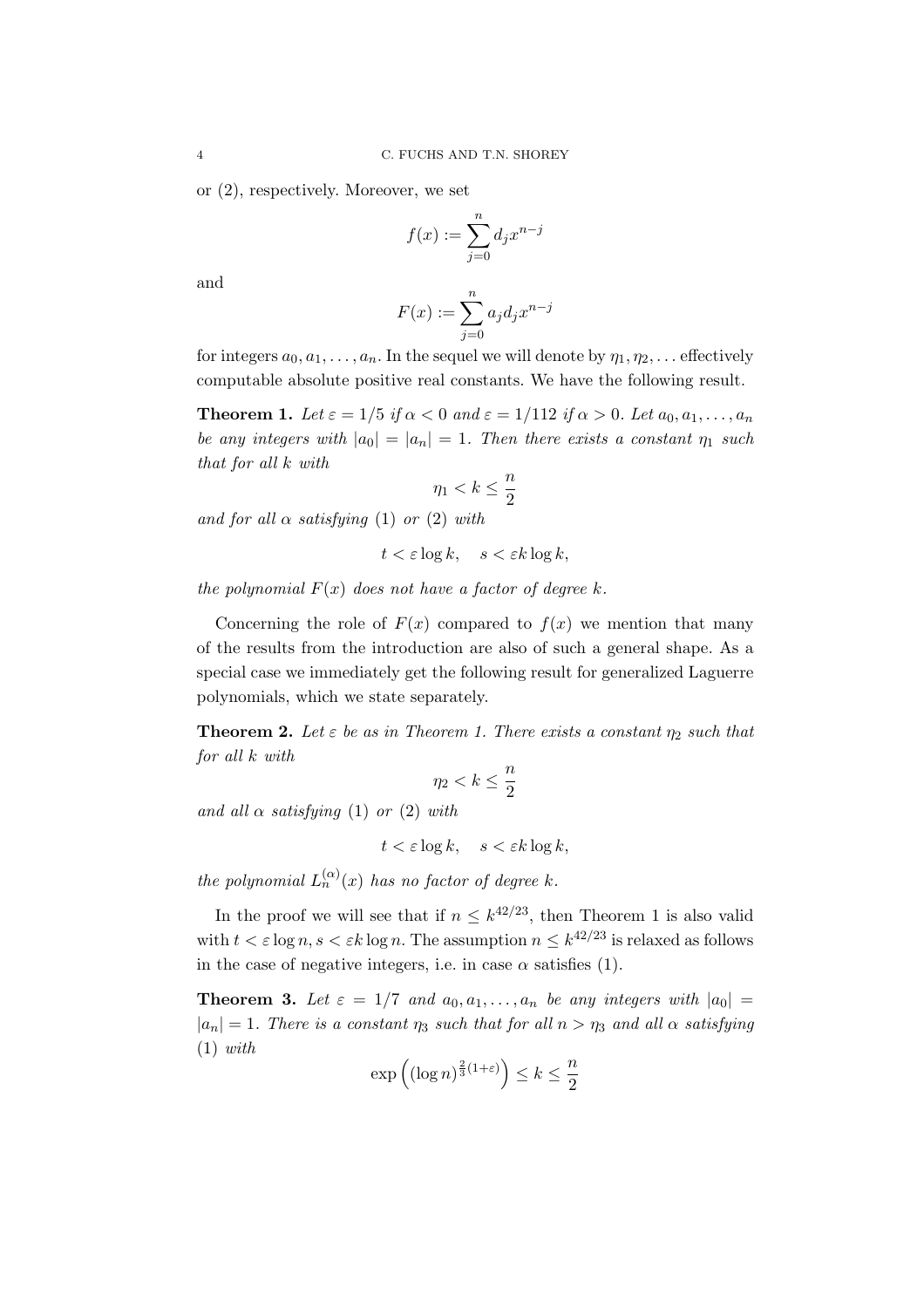*and*

$$
t < \varepsilon \log n, \quad s < \varepsilon k \log n,
$$

*the polynomial*  $F(x)$  *does not have a factor of degree*  $k$ *.* 

The proofs of Theorems 1 and 3 split in two parts. First by using p-adic arguments, especially the p-adic Newton polygon, we reduce the problem to finding a prime  $p$  having certain properties. By considering several cases depending on  $k$  the proof will be finished.

In the next section we introduce the Newton polygon with respect to a prime p and give some auxiliary results on this polygon, as well as on primes in certain intervals. Afterwards, we will give the proofs of Theorem 1 and 3, respectively.

## 2. Newton polygons and preliminaries on primes

For a prime p let  $v_p$  be a p-adic valuation, i.e. for a positive integer n we have that  $v_p(n)$  is the largest integer such that  $p^{v_p(n)}|n$  (we will also use the notation  $p^{v_p(n)}||n$ , for short) and  $v_p(0) = \infty$ . We shall also write v for  $v_p$  when it will be clear from the context which p we are taking. Let  $g(x) = \sum_{j=0}^{n} b_j x^{n-j} \in \mathbb{Z}[x]$  with  $b_0 b_n \neq 0$ . The *p*-adic Newton polygon (or just Newton polygon) for  $g(x)$  with respect to the prime p is now defined as the polygonal path formed by the lower edges of the convex hull of the points

$$
(0, v(b_0)), (1, v(b_1)), (2, v(b_2)), \ldots, (n-1, v(b_{n-1})), (n, v(b_n)).
$$

The left-most endpoint is  $(0, v(b_0))$  and the right-most endpoint is  $(n, v(b_n))$ . Moreover, the endpoints of each edge belong to the above set and the slopes of the edges strictly increase from left to right.

Then Filaseta [3, Lemma 2] proved the following result.

**Lemma 1.** Let k and  $\ell$  be integers with  $k > \ell \geq 0$  and  $k \leq n/2$ . Suppose *that*

$$
g(x) = \sum_{j=0}^{n} b_j x^{n-j} \in \mathbb{Z}[x]
$$

*and* p *is a prime such that*  $p \nmid b_0, p | b_j$  *for all*  $j \in \{ \ell + 1, ..., n \}$  *and the rightmost edge of the Newton polygon for*  $g(x)$  *with respect to* p has slope  $\lt 1/k$ . *Then for any integers*  $a_0, a_1, \ldots, a_n$  *with*  $|a_0| = |a_n| = 1$ *, the polynomial* 

$$
G(x) = \sum_{j=0}^{n} a_j b_j x^{n-j}
$$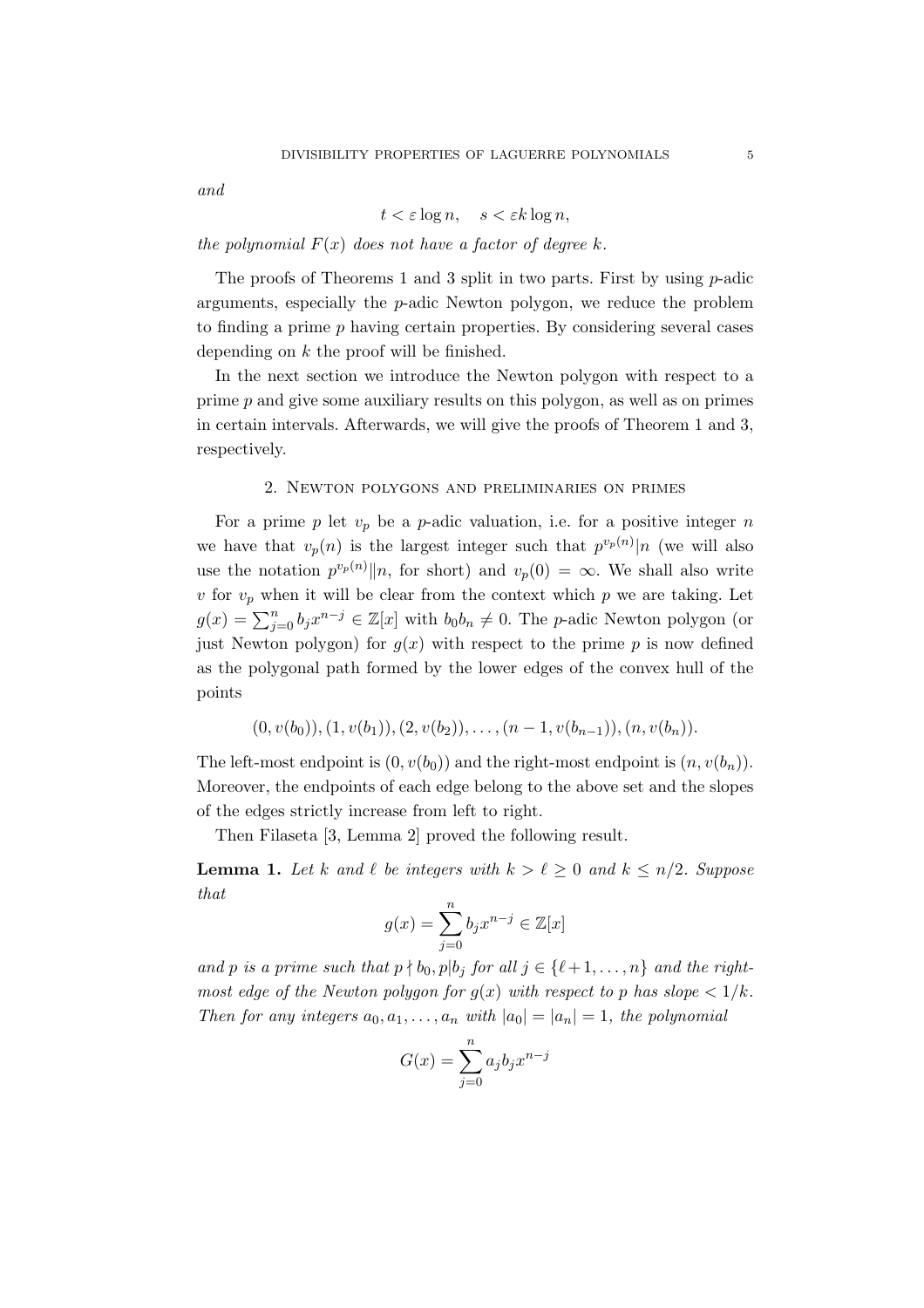*cannot have a factor with degree in the interval*  $[\ell + 1, k]$ *.* 

We apply this lemma in the case  $L_n^{(\alpha)}(x)$ , in fact we will use  $g(x) = f(x)$ and  $G(x) = F(x)$ .

The next result is an estimate on the difference between consecutive primes and it will be used in the proof of Theorem 1.

**Lemma 2** (S.T. Lou and Q. Yao, [12]). *Denote by*  $p_n$  *the n*-*th* prime number *and let*  $\varepsilon > 0$ *. There exists a constant*  $\eta_4$  *such that* 

$$
p_{n+1} - p_n \le \eta_4 \, p_n^{6/11 + \varepsilon}.
$$

We remark that the upper bound is already quite good, since under the Riemann hypothesis the ideal bound would be  $\ll p_n^{1/2} \log p_n \ll p_n^{1/2+\varepsilon}$  (with the usual meaning of  $\ll$ ). Furthermore, observe that the lemma implies that there is  $\eta_5$  such that for any  $x > \eta_5$  there exists a prime in the interval [ $x, x+x^{1/2+1/21}$ ] as well as in the interval [ $x-x^{1/2+1/21.5}, x$ ] ⊇ [ $x-x^{47/86}, x$ ].

For Theorem 3 we need a result on the largest prime factor in a product of consecutive integers.

**Lemma 3** (M. Jutila, [11]). Let u and k be positive integers and let  $P(u, k)$ *be the largest prime factor of*  $(u + 1) \cdots (u + k)$ *. Then there are constants*  $\eta_6$ ,  $\eta_7$  *and*  $\eta_8$  *such that for* 

$$
k^{3/2} \le u \le k^{\eta_6 (\log k)^{1/2} / \log \log k}
$$

*we have*

$$
P(u,k) \ge \eta_8 k^{1+\eta_7 \Lambda(k,u)},
$$

*where*  $\Lambda(k, u) = (\log k / \log u)^2$ .

Now we are ready to prove our assertions. This will be done in the next two sections.

## 3. Proof of Theorem 1

Let  $\varepsilon = 1/5$  if  $\alpha < 0$  and  $\varepsilon = 1/112$  if  $\alpha > 0$  and set  $\delta = 1/16$ . Let  $\eta_1$ be sufficiently large. Assume that  $F(x)$  has a factor of degree k such that  $\eta_1 < k \leq \frac{n}{2}$  $\frac{n}{2}$  and  $\varepsilon \log k > t, \varepsilon k \log k > s$ . Observe that  $n \geq 2k$  and therefore  $n$  exceeds a sufficiently large effectively computable absolute constant. We divide the proof of Theorem 1 in two parts according to (1) or (2).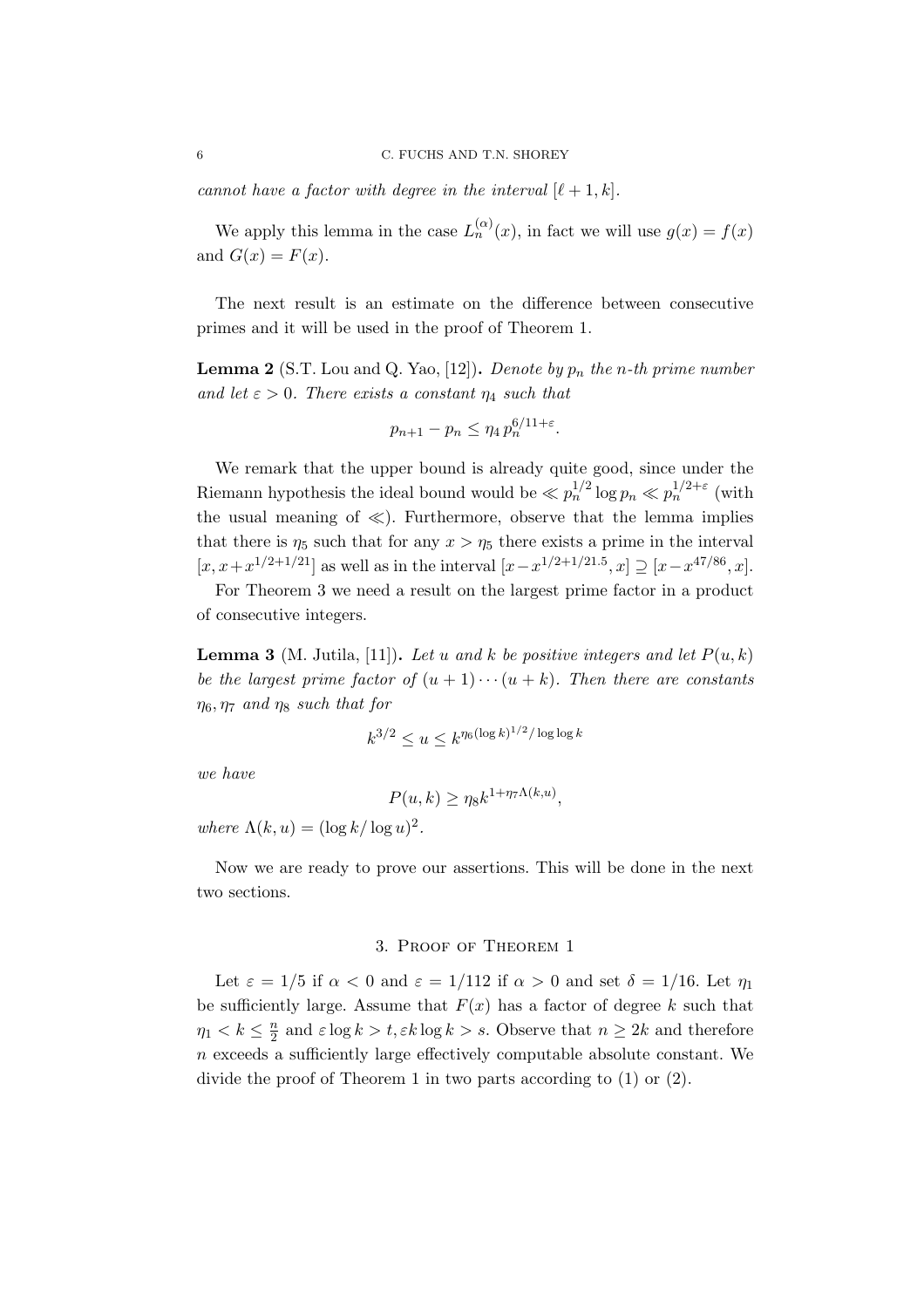3.1. The case of negative indices, i.e. the case  $(1)$ . First by Lemma 2 (see also the remark made afterwards) it follows that there is a prime  $p$  of the form  $p = (t-1)n + s + \ell$  with

(7) 
$$
0 < \ell \le ((t-1)n + s)^{1/2 + 1/21} \le (tn)^{23/42} < (n \log n)^{23/42}.
$$

From the definition of the  $c_j$  (cf. (3)) it follows at once that  $p||c_j$  for  $j \in \{\ell, \ldots, n\}$  and  $p \nmid c_0 = 1$ . Thus the right-most edge of the Newton polygon for  $f(x)$  with respect to p has endpoints  $(\ell-1,0), (n,1)$  and therefore, by (7), its slope is  $1/(n - \ell + 1) < 2/n \leq 1/k$ . By Lemma 1 we get a contradiction unless  $k \leq \ell$ . Hence we can assume  $k \leq \ell \leq (tn)^{23/42}$ .

Now we consider two different cases depending on the size of  $k$ , namely  $n^{11/21} \leq k$  and  $k < n^{11/21}$ :

Assume that  $n^{11/21} \leq k$ . Then since  $k \leq (tn)^{23/42}$  and  $1/2 < 11/21$ , we have  $n^{1/2} < n^{11/21} \le k \le (tn)^{23/42}$ . We start by proving the following lemma which extends Filaseta [3, Lemma 4] with  $t = 2$ ,  $s = 0$ .

**Lemma 4.** Let n, r and  $k \leq n/2$  be positive integers,  $\ell \in \{0, 1, \ldots, k-1\}$ *and let*  $p \geq tk + s + 1$  *be a prime number satisfying*  $p^r || n - \ell$  *and* 

(8) 
$$
\frac{\log(tn+s)}{p^r \log p} + \frac{1}{p-1} \leq \frac{1}{k}.
$$

*Then*  $F(x)$  *does not have a factor with degree*  $\in [\ell + 1, k]$ *.* 

*Proof.* We start by introducing the function

$$
a(n,j) := \left\lfloor \frac{n}{p^j} \right\rfloor - \left\lfloor \frac{n-m}{p^j} \right\rfloor
$$

(obviously  $a(n, j)$  also depends on m and p), which is equal to the number of multiples of  $p^j$  in  $(n - m, n]$  and where  $\lfloor x \rfloor$  is defined to be the largest integer  $\leq x$ . Since

$$
v(m!) = \sum_{j=1}^{\infty} \left\lfloor \frac{m}{p^j} \right\rfloor < \sum_{j=1}^{\infty} \frac{m}{p^j} = \frac{m}{p-1},
$$

we show that it suffices to prove that

(9) 
$$
a(tn+s,j) - a(n,j) \leq \frac{m}{p^r}
$$

for all

$$
j \le J := \left\lfloor \frac{\log(tn+s)}{\log p} \right\rfloor.
$$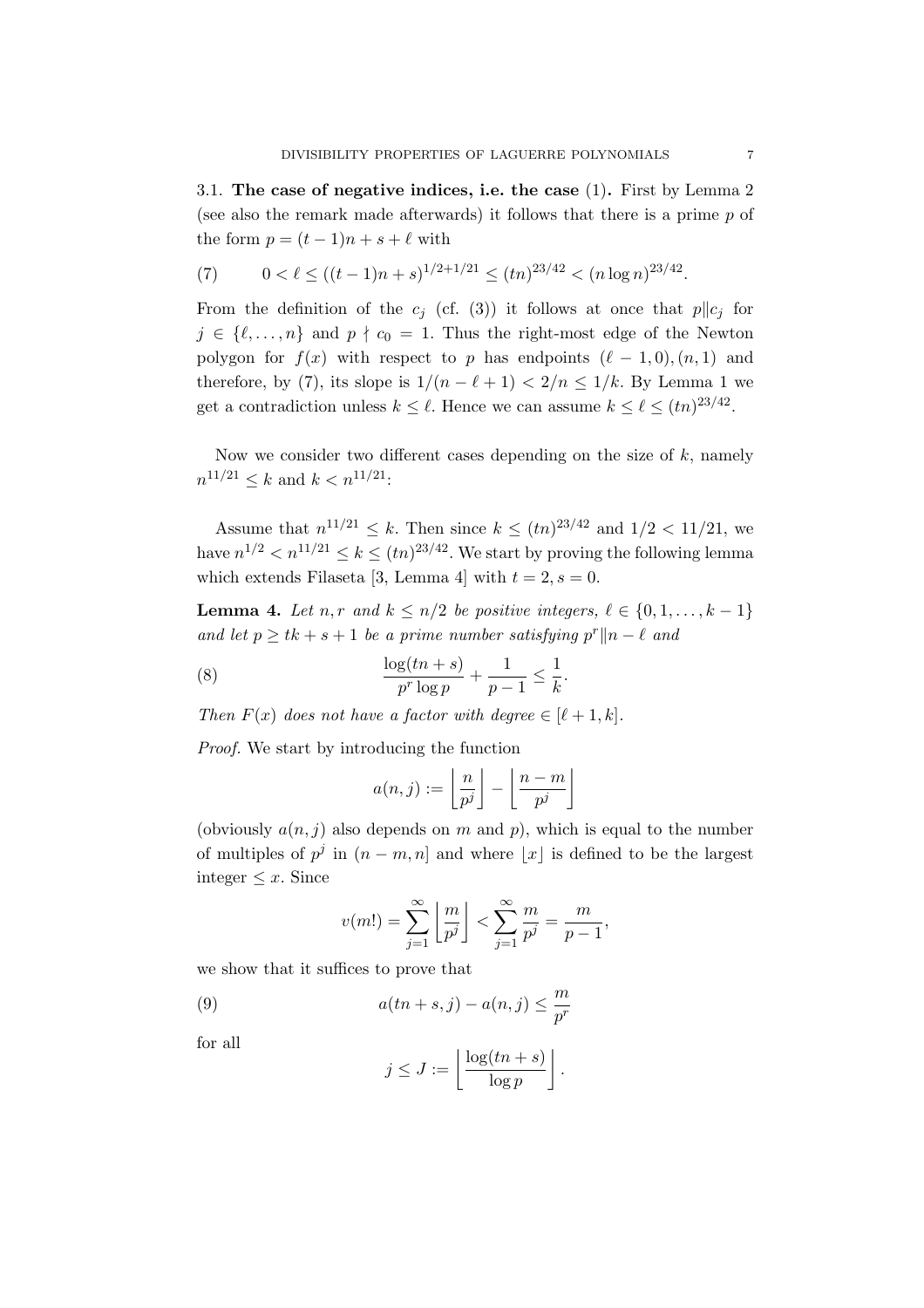Because of (4) we now have

$$
\frac{v(c_n) - v(c_{n-m})}{m} = \frac{v(m!)}{m} + \frac{1}{m} \left[ v \left( \frac{(tn+s)!}{(tn+s-m)!} \right) - v \left( \frac{n!}{(n-m)!} \right) \right]
$$

$$
= \frac{v(m!)}{m} + \sum_{j=1}^{\infty} \frac{a(tn+s,j) - a(n,j)}{m},
$$

where the sum in fact just runs over  $j \leq J$ , since for  $j > J$  we have  $p^{j} > J$  $t_{n+s}$ , which implies  $a(t_{n+s}, j) = a(n, j) = 0$ . Thus, by using the inequalities obtained so far together with the hypothesis in (8), the slope of the rightmost edge of the Newton polygon for  $f(x)$  is bounded by

$$
\max_{1 \le m \le n} \left\{ \frac{v(c_n) - v(c_{n-m})}{m} \right\} < \frac{1}{p-1} + \frac{\log(tn+s)}{p^r \log p} \le \frac{1}{k}.
$$

Since  $p|n(n-1)\cdots(n-\ell)$  and  $p > k \geq j$  it follows that  $p|c_j$  for  $j \in$  $\{\ell+1,\ldots,n\}$  and  $p \nmid c_0 = 1$  (cf. equation (3)). Therefore, we get by Lemma 1 that  $F(x)$  does not have a factor with degree  $\in [\ell + 1, k]$ . This proves the assertion.

We have to prove (9) and we do it by considering three cases depending on the size of  $j$  and  $m$ .

*Case* 1. Assume that  $1 \leq j \leq r$ : We will use that  $p^r || n - \ell$ , which implies that there is an integer u with  $n = p^r u + \ell$ . It follows that

$$
a(tn+s,j) = \left\lfloor \frac{tn+s}{p^j} \right\rfloor - \left\lfloor \frac{tn+s-m}{p^j} \right\rfloor
$$
  
\n
$$
= \left\lfloor tp^{r-j}u + \frac{t\ell+s}{p^j} \right\rfloor - \left\lfloor tp^{r-j}u + \frac{t\ell+s-m}{p^j} \right\rfloor
$$
  
\n
$$
= \left\lfloor \frac{t\ell+s}{p^j} \right\rfloor - \left\lfloor \frac{t\ell+s-m}{p^j} \right\rfloor = -\left\lfloor \frac{t\ell+s-m}{p^j} \right\rfloor
$$
  
\n
$$
a(n,j) = \left\lfloor \frac{n}{p^j} \right\rfloor - \left\lfloor \frac{n-m}{p^j} \right\rfloor = \left\lfloor p^{r-j}u + \frac{\ell}{p^j} \right\rfloor - \left\lfloor p^{r-j}u + \frac{\ell-m}{p^j} \right\rfloor
$$
  
\n
$$
= \left\lfloor \frac{\ell}{p^j} \right\rfloor - \left\lfloor \frac{\ell-m}{p^j} \right\rfloor = -\left\lfloor \frac{\ell-m}{p^j} \right\rfloor,
$$

where we have used that our prime p satisfies  $p^j \geq p > t\ell + s$ . Therefore we get

$$
a(tn+s,j) - a(n,j) = -\left\lfloor \frac{t\ell+s-m}{p^j} \right\rfloor + \left\lfloor \frac{\ell-m}{p^j} \right\rfloor \le 0.
$$

It follows that (9) is trivially true.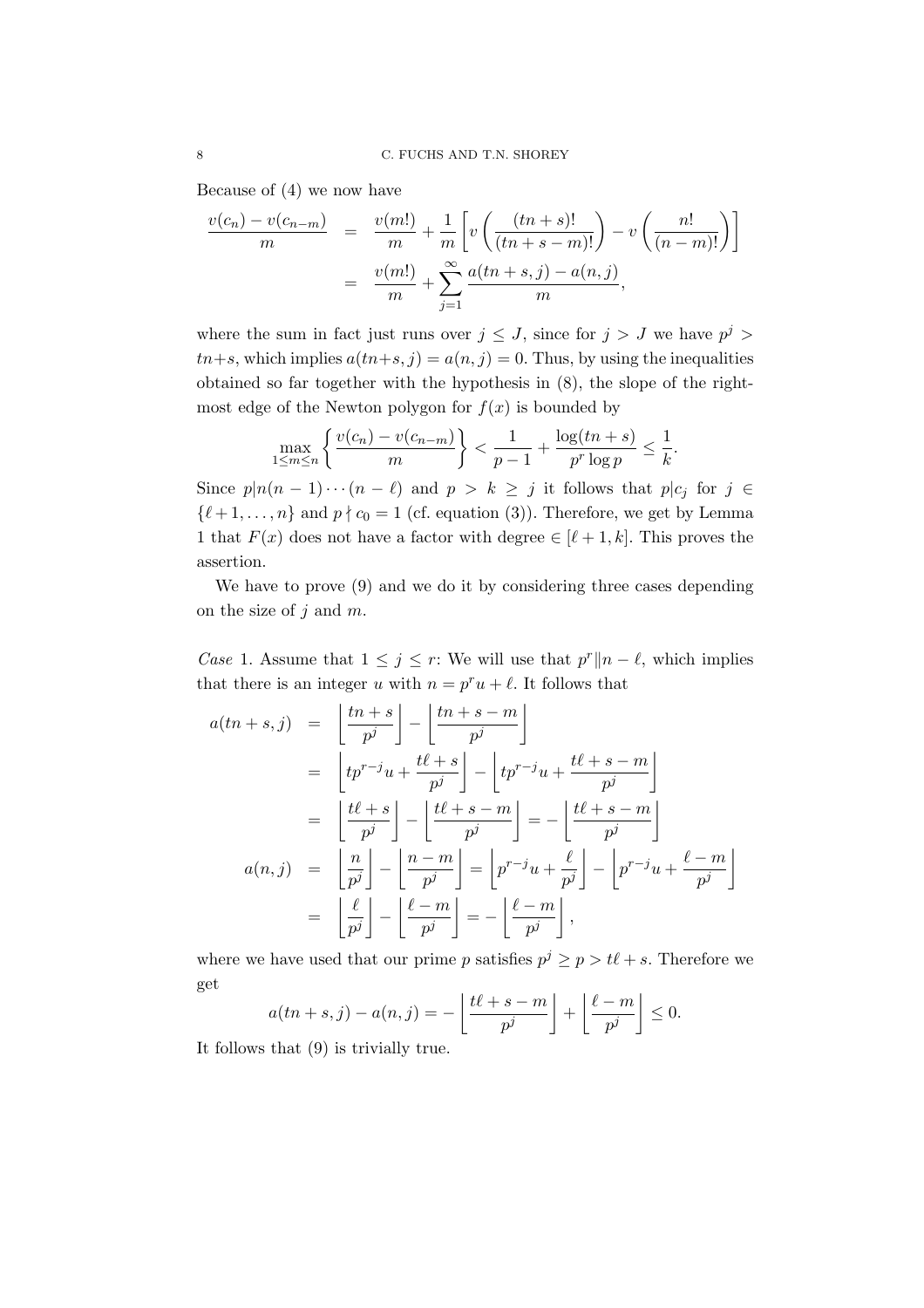*Case* 2. Assume now  $m \leq t\ell + s$ : It first follows that  $(tn + s - m, tn + s] \subseteq$  $(tn + s - t\ell - s, tn + s) = (tn - t\ell, tn + s)$ . Since  $p|n - \ell$  we get  $p|tn-t\ell$ . Together with  $p > t\ell + s$  this implies that there is no multiple of  $p^j$ in  $(tn+s-m, tn+s]$  at all, which gives  $a(tn+s, j) = 0$ . Thus (9) again holds.

*Case* 3. Finally assume  $j > r, m > t\ell + s$ : We observe that the number of multiples of p<sup>r</sup> in  $(tn + s - m, tn + s] \supset [tn - t\ell, tn + s]$  is bounded by  $\lfloor m/p^r \rfloor + 1$ . Since  $p \ge tk + s + 1 > t$ , the multiple  $tn - t\ell$  of  $p^r$  is not divisible by  $p^j$ . Therefore

$$
a(tn+s,j) \le a(tn+s,r) - 1 \le \left\lfloor \frac{m}{p^r} \right\rfloor.
$$

So in this case the inequality (9) holds too.

Altogether, we have covered all cases and this completes the proof of Lemma 4.  $\Box$ 

Thus we just have to prove that there is a prime  $p > 2\varepsilon k \log k$ , which implies  $p > (t+1)k > (t+1)n^{1/2}$  and  $p \ge tk + s + 1$ , that divides  $n(n - 1)$  $1)\cdots(n-k+1)$ . Then

$$
\frac{\log(tn+s)}{p^r\log p} + \frac{1}{p-1} \le \frac{\log((t+1)n)}{(t+1)k\log((t+1)n^{1/2})} + \frac{1}{(t+1)k} \le \frac{1}{k},
$$

since  $\log((t+1)n)/\log((t+1)n^{1/2}) \leq 2 \leq t$  and then the contradiction follows by Lemma 4. To show that such a prime exists we use the following lemma, which is based on an argument first given by Erdős in [2]. We take the following version that can be found in [7, Lemma 6].

**Lemma 5.** Let z be a positive real number. For each prime  $p \leq z$ , let  $d_p ∈ {n, n-1, ..., n-k+1}$  *with*  $v_p(d_p)$  *maximal. Define* 

$$
Q_z = Q_z(n,k) = \prod_{p>z} p^{v_p(A)}
$$

*with*  $A = n(n - 1) \cdots (n - k + 1)$ *. Then* 

$$
Q_z \ge \frac{n(n-1)\cdots(n-k+1)}{(k-1)!\prod_{p\le z}p^{v_p(d_p)}} \ge \frac{(n-k+1)^{k-\pi(z)}}{(k-1)!},
$$

*where*  $\pi(z)$  *denotes the number of primes*  $\leq z$ *.*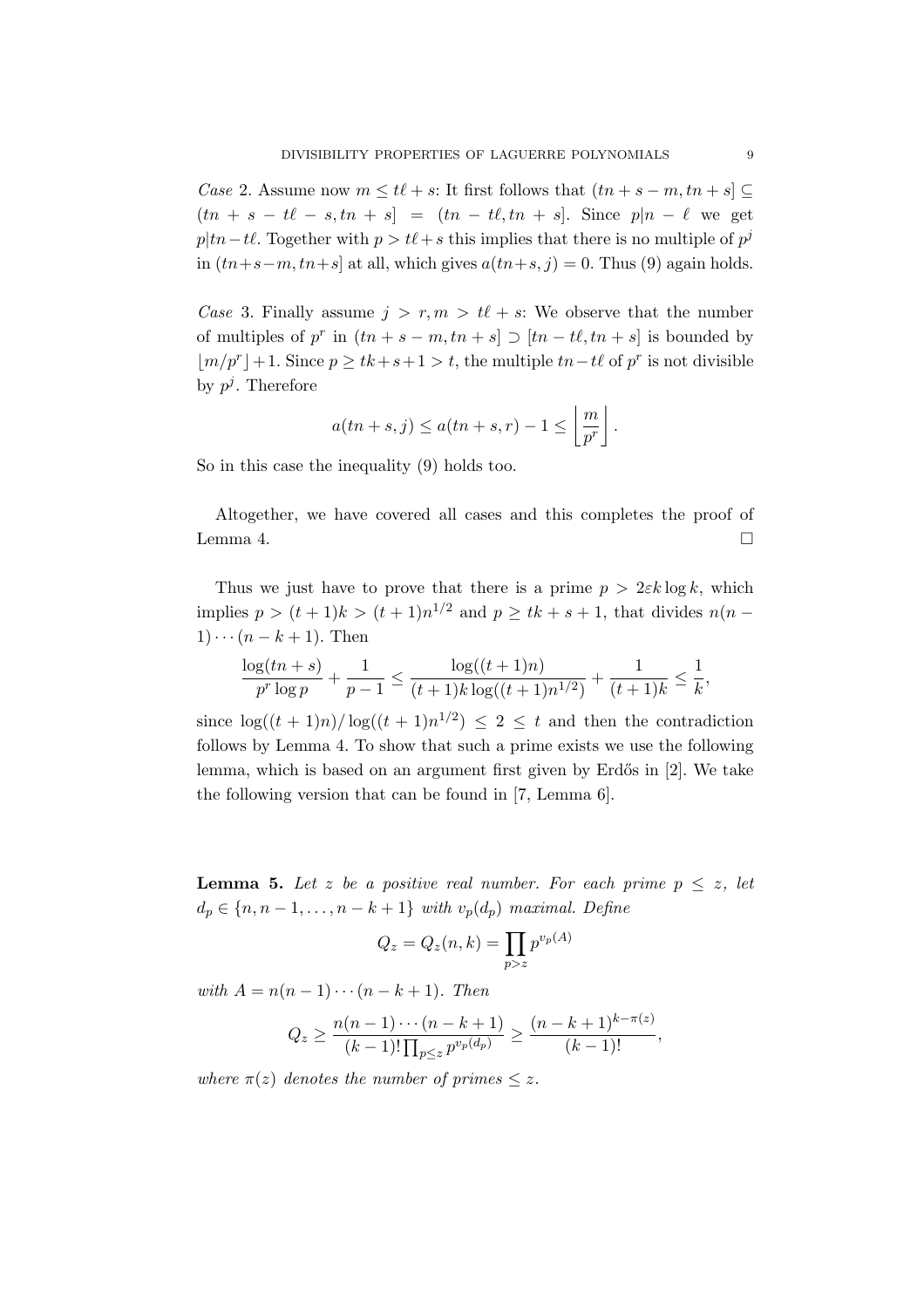We write  $z = 2\varepsilon k \log k$  in this case. By the prime number theorem we have

$$
\pi(z) \le \frac{(1+\delta)2\varepsilon k \log k}{\log(2\varepsilon k \log k)}.
$$

We get

$$
Q_z \ge \left(\frac{1}{2}n\right)^{k-(1+\delta)2\varepsilon k \log k/\log(2\varepsilon k \log k)} (\varepsilon n \log k)^{-23k/42}
$$
  
(10) 
$$
\ge \left(n^{19/42-(1+\delta)2\varepsilon \log k/\log(2\varepsilon k)} (\varepsilon \log k)^{-23/42} 2^{(1+\delta)2\varepsilon \log k/\log(2\varepsilon k) - 1}\right)^k,
$$

where we have used that  $n - k + 1 \geq \frac{1}{2}$  $\frac{1}{2}n$  and  $(k-1)! \leq k^k \leq (tn)^{23k/42}$  $(\varepsilon n \log k)^{23k/42}$ . By definition of  $Q_z$  we now just have to guarantee that the exponent of n in the right hand side of (10) is  $> 0$ , then the existence of a prime  $p$  with the required properties follows. The exponent of  $n$ is  $19/42 - (1 + \delta)2\varepsilon \log k / \log(2\varepsilon k) \geq 19/42 - 2\varepsilon (1 + \delta)^2 > 0$ , since  $\log k / \log(2\varepsilon k) \leq 1 + \delta$ ,  $\varepsilon = 1/5$  and  $\delta = 1/16$ , implying  $Q_z > 1$ . This completes the proof in the first case.

Now we turn to the second case and assume that  $k < n^{11/21}$ . In this case we can immediately improve the lower bound for  $Q_z$  in the arguments above to

(11) 
$$
Q_z \ge \left(\frac{1}{2}n\right)^{k-(1+\delta)2\varepsilon k \log k/\log(2\varepsilon k)} n^{-11k/21} \ge n^{k/41}2^{-k} \ge n^{k/42},
$$

since  $10/21 - (1 + \delta)2\varepsilon \log k / \log(2\varepsilon k \log k) \ge 10/21 - 2\varepsilon (1 + \delta)^2 \ge 1/41$ . Now let  $p > z$  be a prime with  $p|n(n-1)\cdots(n-k+1)$ . Note that since  $p \geq tk+s+1 > k$  it follows that p divides exactly one of  $n, n-1, \ldots, n-k+1$ . Assume that  $p|n-\ell$  with  $\ell \in \{0,\ldots,k-1\}$  and let  $r > 0$  be such that  $p^r||n-\ell$ . Moreover, observe that (with the notation of Lemma 5) we have  $r = v_p(A)$ . Since we are assuming that  $F(x)$  has a factor of degree k it follows by Lemma 4 applied with this prime  $p$  that we must have

$$
\frac{\log(tn+s)}{p^{v_p(A)}\log p} + \frac{1}{p-1} = \frac{\log(tn+s)}{p^r\log p} + \frac{1}{p-1} > \frac{1}{k}.
$$

Since  $p > (t+1)k \geq 3k$ , we have  $1/(p-1) \leq 1/(3k)$  and therefore we deduce from the last formula that

$$
p^{v_p(A)} < \frac{3k \log((t+1)n)}{2 \log p} \le \frac{3\left(1 + \frac{\log(t+1)}{\log n}\right)}{2 \log((t+1)k)} k \log n < \frac{1}{43} k \log n;
$$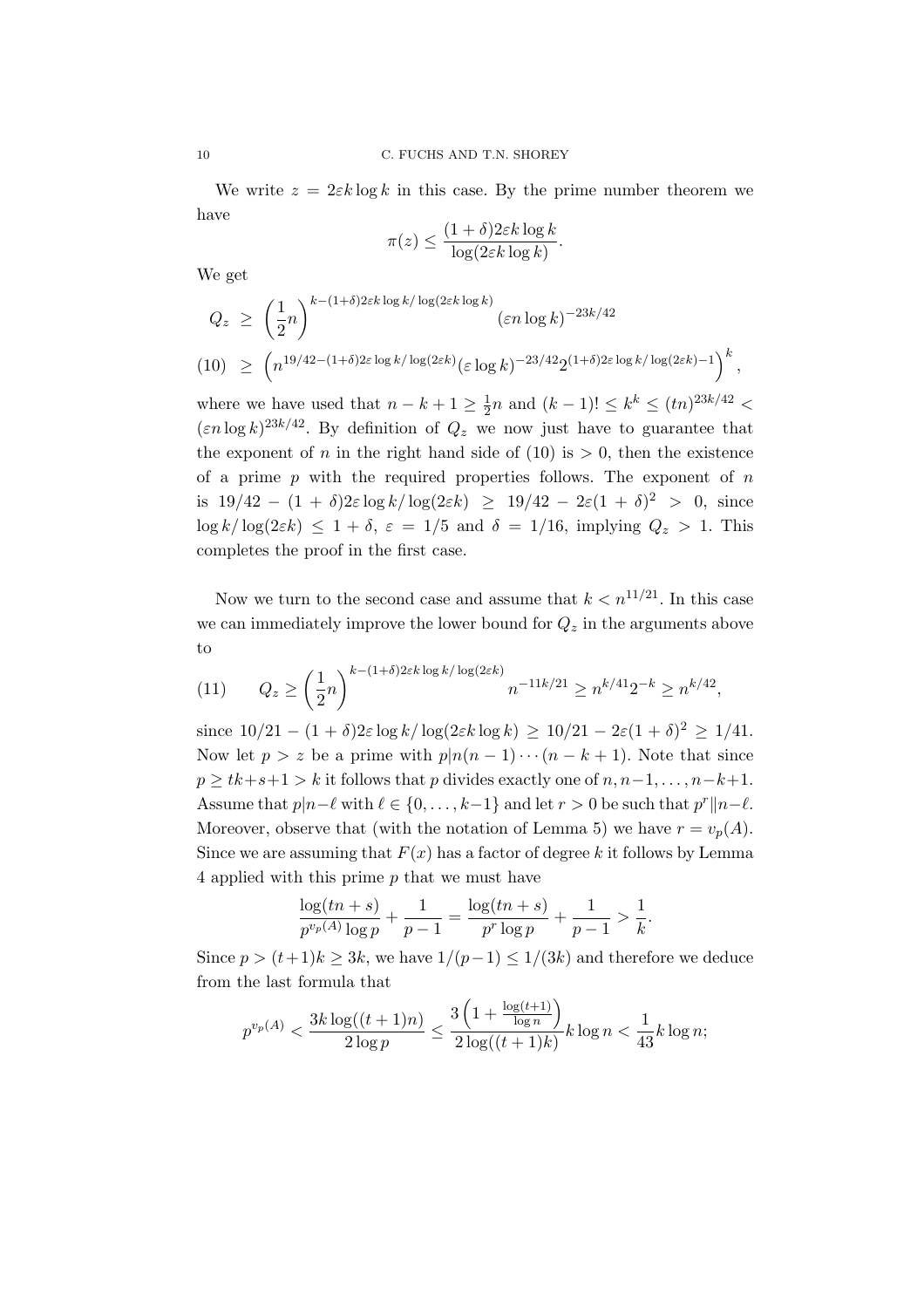this is true since  $(129/2)(\log(t+1)+\log n) < \log n \log(t+1) + \log n \log k$ . Therefore, we get

$$
p < \frac{1}{43}k\log n \quad \text{and} \quad v_p(A) < \frac{\log k + \log \log n - \log 43}{\log p}
$$

and hence

$$
\sum_{p>z} v_p(A) \log p < \sum_{z < p \le \frac{1}{43}k \log n} (\log k + \log \log n - \log 43) \le \frac{1}{42} k \log n.
$$

By comparing this upper bound for  $\log Q_z$  with the lower bound from (11) we immediately end up with a contradiction. This proves the assertion in the second case.

3.2. The case of positive indices, i.e. the case (2). Assume first that  $n^{23/42} \leq k \leq \frac{n}{2}$  $\frac{n}{2}$ . By Lemma 2 we get that there is a prime p of the form  $p = (t + 1)n + s - \ell$  with

$$
\ell \le ((t+1)n + s)^{47/86} \le (3n \log n)^{47/86} < n^{23/42} \le k.
$$

By the definition of the  $c'_j$  (see (5)) it follows that p divides  $c'_{\ell+1}, \ldots, c'_n$ , and clearly it does not divide  $c'_0$  = 1. Therefore  $v_p(c'_j) \ge 1$  for  $j \in \{\ell+1,\ldots,n\}$  and  $v_p(c'_0) = 0$ . Since  $p > tn + s$  and therefore  $2p > 2tn + 2s \ge (t + 1)n + s$ , we see that  $(t + 1)n + s - \ell = p$  is the only multiple of p among the numbers  $(t + 1)n + s - j$  with  $0 \le j \le n$ . Finally, from  $c'_n = (-1)^n(tn + s + 1) \cdots ((t + 1)n + s)$  we get that  $v_p(c'_n) = 1$ . Therefore, the right-most edge of the Newton polygon of  $f(x)$  has slope  $\langle 1/(n-k) \leq 1/k$ . This is not possible by Lemma 1 and therefore there is no factor of degree  $k$  in the range.

Now we can assume that  $k < n^{23/42}$ . We write  $z = 6\varepsilon k \log k$  in this case. By observing that  $(t + 1)n + s - k + 1 \ge tn + s \ge n$ , we get from Lemma 5

$$
Q_z((t+1)n+s,k) \ge n^{k-\pi(z)}n^{-23/42k} \ge \left(n^{19/42 - (1+\delta)6\varepsilon \log k/\log(6\varepsilon k)}\right)^k > 1,
$$

since  $19/42 - 6\varepsilon(1 + \delta)^2 > 0$ . It follows that there is a prime  $p > z \geq 2k$ dividing  $(t+1)n + s - \ell$  with  $0 \leq \ell \leq k-1$ . For such a prime it follows that  $p|c'_j$  for  $j \in \{\ell+1,\ldots,n\}$  and we define  $m = m(p) \in \{1,\ldots,n\}$  such that

$$
\frac{v_p(c'_n) - v_p(c'_{n-m})}{m}
$$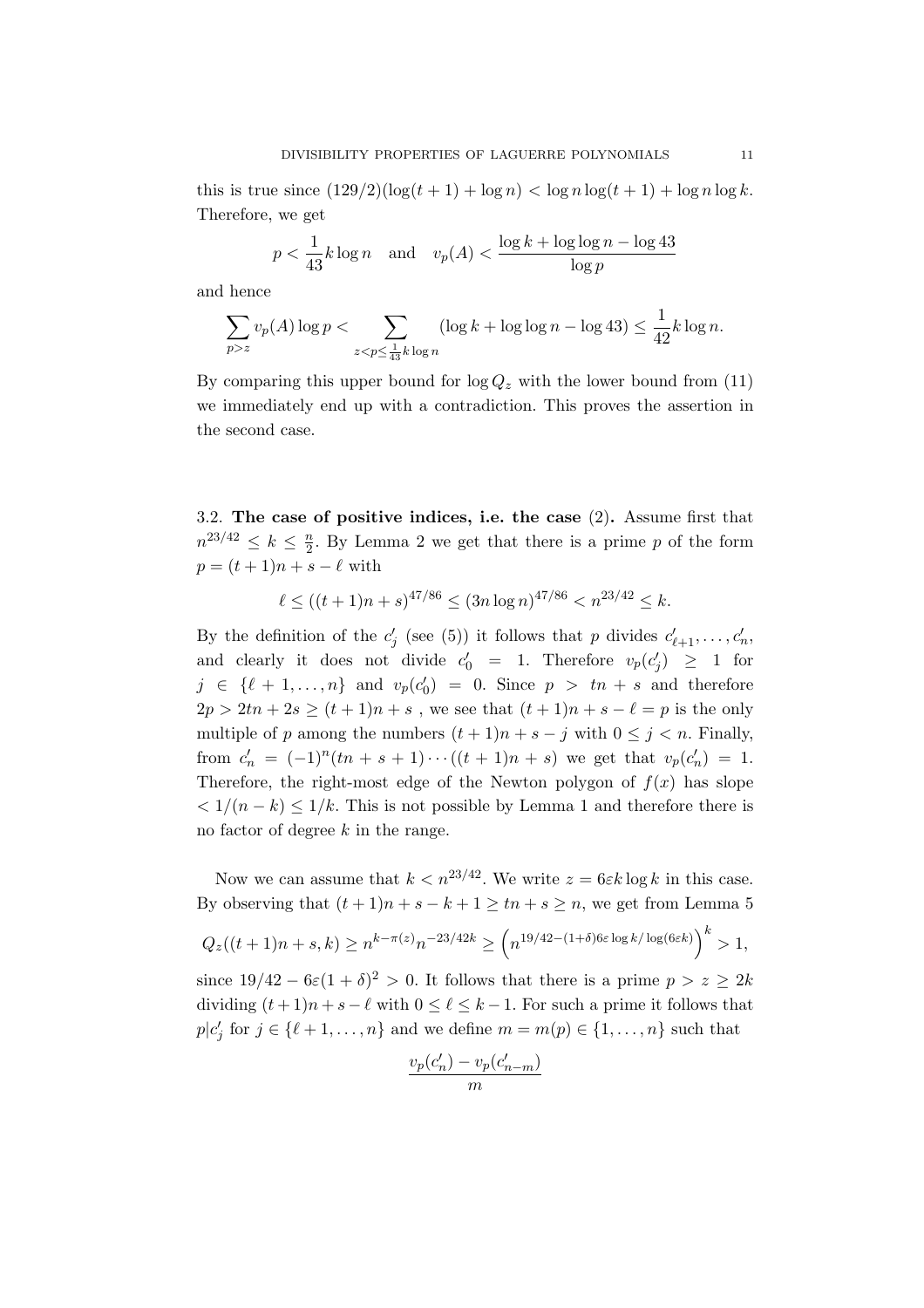is the slope of the right most edge of the Newton polygon for  $f(x)$  with respect to  $p$ . Then we have by Lemma 1 and  $(6)$  that

$$
\frac{1}{k} \le \frac{v_p(c'_n) - v_p(c'_{n-m})}{m} \le \frac{1}{m} \left[ v_p\left(\frac{(tn+s+m)!}{(tn+s)!}\right) - v_p\left(\binom{n}{m}\right) \right]
$$
\n
$$
\le \frac{1}{m} v_p((tn+s+1)\cdots(tn+s+m))
$$
\n
$$
\le \frac{1}{m} \sum_{j=1}^{\infty} \left( \left\lfloor \frac{tn+s+m}{p^j} \right\rfloor - \left\lfloor \frac{tn+s}{p^j} \right\rfloor \right)
$$
\n
$$
\le \frac{1}{m} \sum_{j=1}^{J} \left( \frac{m}{p^j} + 1 \right) \le \frac{1}{p-1} + \frac{J}{m} \le \frac{1}{2k} + \frac{J}{m},
$$

where

$$
J := \left\lfloor \frac{\log((t+1)n + s)}{\log p} \right\rfloor.
$$

It follows that  $m \leq 2kJ$  and thus

(12) 
$$
m \le \frac{2k \log((t+1)n+s)}{\log p} < \frac{4k \log n}{\log k} =: m_0.
$$

So this inequality is true for all primes  $p > z$  dividing  $(t + 1)n + s - \ell$  with  $0 \leq \ell \leq k-1$ .

Let  $U := \{(t+1)n + s, \ldots, (t+1)n + s - k + 1\} \setminus \{b_q : q \leq z\}$ , where for all primes  $q \leq z$  we have removed those numbers  $b_q \in \{(t+1)n + s, \ldots, (t+1)n + s, \ldots, (t+1)n + s + s\}$  $1(n + s - k + 1)$  with  $v_q(b_q)$  maximal. We mention, as we have already seen, that all elements of U are  $\geq n$ . Now let  $\Omega$  be the set of all primes  $q > z$  with  $v_q(u) > 0$  from some  $u \in U$  and  $q^{v_q(u)} \leq 2\varepsilon(m+k) \log k$  for all  $u \in U$ . Here we recall that  $m = m(q)$  satisfies (12), since  $q > z$  and divides some  $u \in U$ . Observe that such a q divides exactly one  $u \in U$ , since  $q > z \geq k$ . Thus we have

$$
\log \left( \prod_{u \in U} \prod_{q \in \Omega} q^{v_q(u)} \right) \leq \log \left( \prod_{z < q \leq 2\varepsilon(m_0 + k) \log k} 2\varepsilon(m_0 + k) \log k \right)
$$
\n
$$
\leq \pi (2\varepsilon(m_0 + k) \log k) \log(2\varepsilon(m_0 + k) \log k)
$$
\n
$$
\leq (1 + \delta)2\varepsilon(m_0 + k) \log k
$$
\n
$$
\leq 12(1 + \delta)\varepsilon k \log n,
$$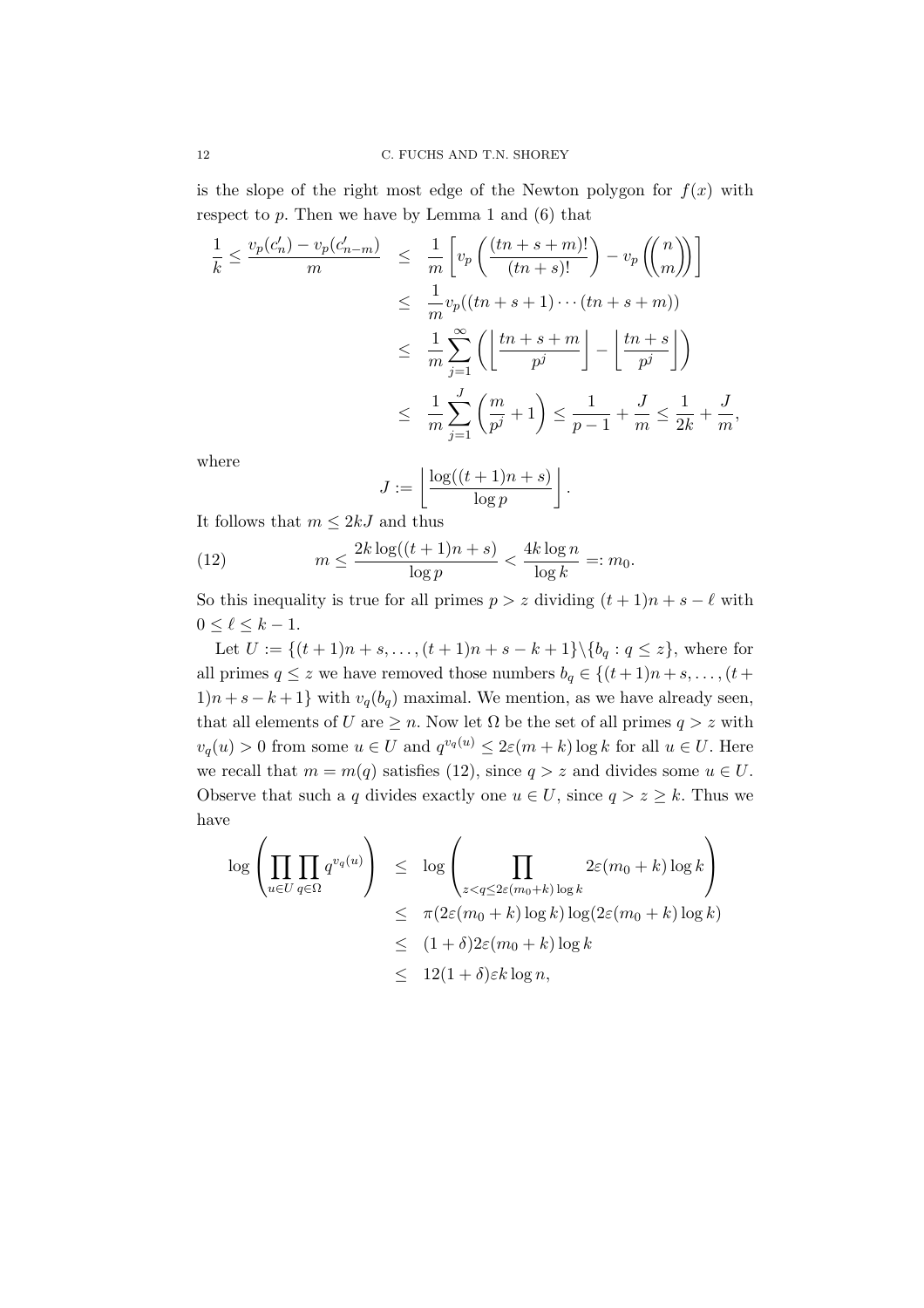by using (12). It follows that

$$
\log \left( \prod_{u \in U} \prod_{q \le z} q^{v_q(u)} \prod_{q \in \Omega} q^{v_q(u)} \right) \le k \log k + 12(1+\delta) \varepsilon k \log n \le \frac{2}{3} k \log n,
$$

since  $k < n^{23/42}$ . On the other hand we have

$$
\log \left( \prod_{u \in U} u \right) \ge (k - \pi(z)) \log n \ge \left( 1 - \frac{(1 + \delta) 6\varepsilon \log k}{\log(6\varepsilon k)} \right) k \log n > \frac{2}{3} k \log n,
$$

since  $\log k / \log(6\epsilon k) \leq 1+\delta$ . By putting the last two statements together we conclude that there is a prime  $q > z$  that divides some element  $u \in U$  with the additional property that  $q^{v_q(u)} > 2\varepsilon(m+k) \log k$ . Let  $u = (t+1)n + s - \ell$ with  $0 \leq \ell \leq k-1$  and let r be defined by  $q^r > 2\varepsilon(m+k) \log k \geq q^{r-1}$  and such that  $q^r$  divides u. Again, by (5), it follows that this prime divides  $c'_j$  for  $j \in \{\ell+1,\ldots,n\}$ . If  $q^r$  divides  $tn+s+j$  for some  $1 \leq j \leq m$ , then it also divides  $(t+1)(tn+s+j) - t((t+1)n+s-\ell) = s+tj+t\ell+j$  and therefore  $q^r \leq s + (t+1)m + t(k-1) \leq 2\varepsilon(m+k) \log k$ , which is a contradiction. Therefore,  $q^r$  does not divide  $tn + s + j$  for all  $1 \leq j \leq m$ . Hence, we now have

$$
\frac{1}{k} \le \frac{v_q(c'_n) - v_q(c'_{n-m})}{m} \le \frac{1}{m} v_q((tn+s+1)\cdots(tn+s+m))
$$
  

$$
\le \frac{1}{m} \sum_{j=1}^{r-1} \left(\frac{m}{q^j} + 1\right) \le \frac{1}{q-1} + \frac{r-1}{m} < \frac{1}{3k} + \frac{r-1}{m},
$$

since  $q > z > 3k$ . For  $r > 2$  we have

 $2(2\varepsilon(m+k)\log k)\geq 2q^{r-1}>2(6\varepsilon k\log k)^{r-1}\geq (6\varepsilon k\log k)^{r-1}+4\varepsilon k\log k$ 

and therefore

$$
4\varepsilon m \log k > (6\varepsilon k \log k)^{r-1} \ge (r-1)6\varepsilon k \log k.
$$

Finally we conclude

$$
m > \frac{3}{2}k(r-1)
$$

and

$$
\frac{1}{k} \leq \frac{v_q(c'_n) - v_q(c'_{n-m})}{m} < \frac{1}{3k} + \frac{2}{3k} = \frac{1}{k},
$$

which is a contradiction. This completes the proof of Theorem 1.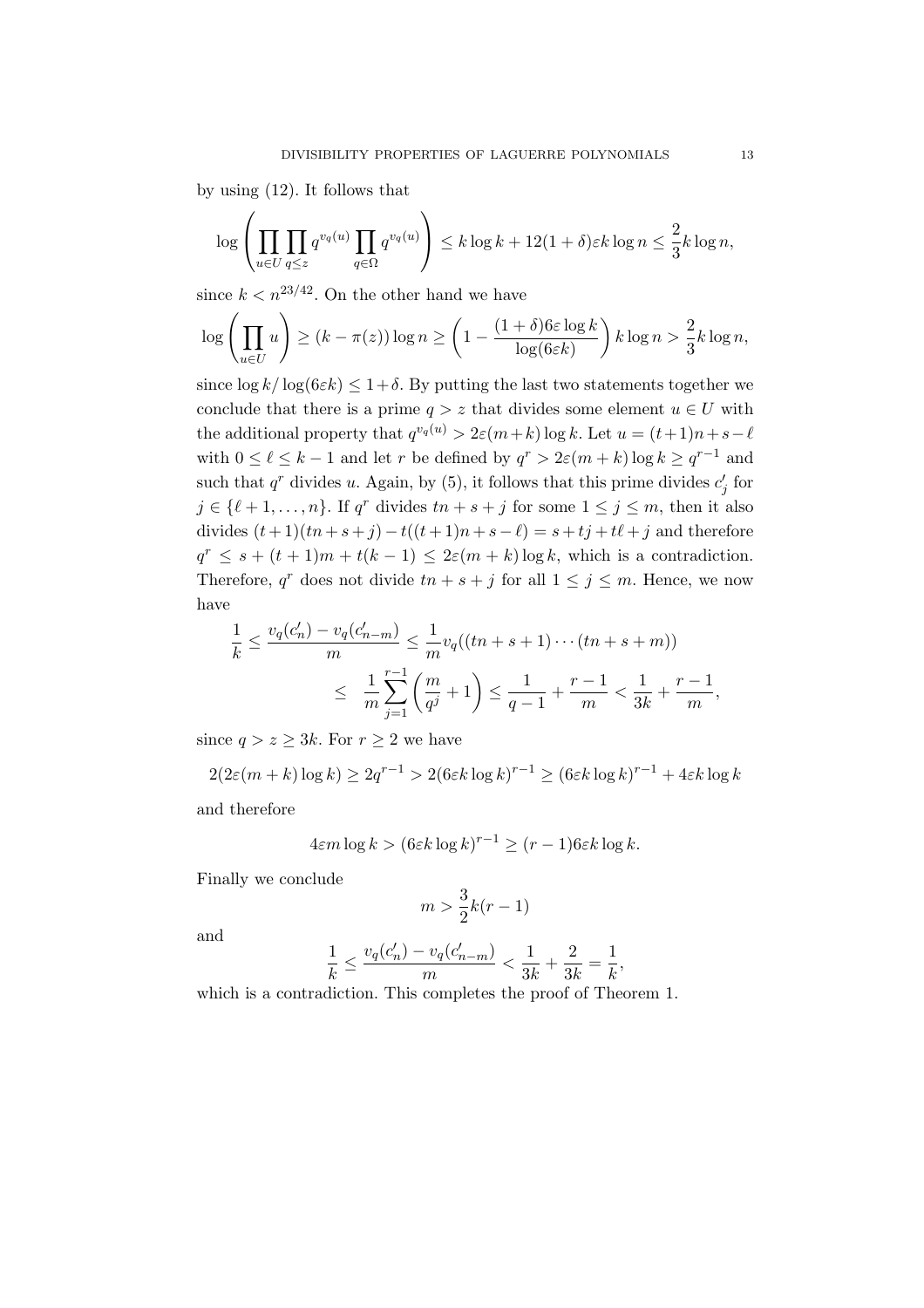## 14 C. FUCHS AND T.N. SHOREY

## 4. Proof of Theorem 3

We take  $\varepsilon = 1/7$  and  $\delta = 1/40$  in the proof of Theorem 3. Further, let  $\eta_3$ be sufficiently large. Assume that  $F(x)$  has a factor of degree  $k \leq \frac{1}{2}$  $\frac{1}{2}n$  such that  $t < \varepsilon \log n$ ,  $s < \varepsilon k \log n$  with  $n > \eta_3$ .

We can start as in the proof of Theorem 1 and conclude that, actually, we may assume that  $k \leq (tn)^{23/42}$ . Moreover, we can follow the arguments given there afterwards, but for k in the range  $k \geq (n/2)^{2/3}$ . Namely, by applying Lemma 5 and the prime number theorem we get that for  $z = 2\varepsilon k \log n$  we have

$$
Q_z \geq \left(\frac{1}{2}n\right)^{k-\pi(z)} (tn)^{-23k/42}
$$
  
 
$$
\geq \left(n^{\frac{19}{42} - \frac{(1+\delta)2\varepsilon \log n}{\log(2\varepsilon(n/2)^{2/3} \log n)}} (\varepsilon \log n)^{-\frac{23}{42}} 2^{-1 + \frac{(1+\delta)2\varepsilon \log n}{\log(2\varepsilon(n/2)^{2/3} \log n)}}\right)^k,
$$

which shows, since  $\varepsilon = 1/7$  and  $\log n / \log(2\varepsilon (n/2)^{2/3} \log n) \leq 3/2$ , that there is a prime  $p > 2\varepsilon k \log n > \varepsilon n^{2/3}$  and  $p \geq tk + s + 1$  that divides  $n(n-1)\cdots(n-k+1)$ . For this prime we have  $tn+s < \varepsilon n \log n + \varepsilon k \log n \le$  $2\varepsilon n \log n$  and

$$
\frac{\log(tn+s)}{p\log p} + \frac{1}{p-1} \le \frac{\log(2\epsilon n \log n)}{2\epsilon k \log n \log (\epsilon n^{2/3})} + \frac{1}{\epsilon k \log n} \le \frac{1}{k}
$$

and therefore it follows by Lemma 4 that  $F(x)$  cannot have a factor of degree k.

Let  $\eta_6, \eta_7$  and  $\eta_8$  be the constants appearing in Lemma 3. We are left with  $k \leq (n/2)^{2/3}$ , i.e. with  $2k^{3/2} \leq n$ . Since we are assuming that  $\log n \leq$  $(\log k)^{3/2(1+\varepsilon)^{-1}} \leq (\log k)^{3/2(1-\varepsilon/2)}$  it follows that

$$
\log n \le \eta_6 \frac{(\log k)^{3/2}}{\log \log k}
$$

and therefore that

(13) 
$$
k^{3/2} \leq \frac{n}{2} \leq u := n - k \leq n \leq k^{\eta_6 (\log k)^{1/2} / \log \log k}
$$

Hence, by the same lemma we get that the largest prime factor  $p = P(u, k)$ of  $n(n-1)\cdots(n-k+1) = (u+1)(u+2)\cdots(u+k)$  satisfies

.

$$
p \ge \eta_8 k^{1 + \eta_7 \Lambda(k, u)}.
$$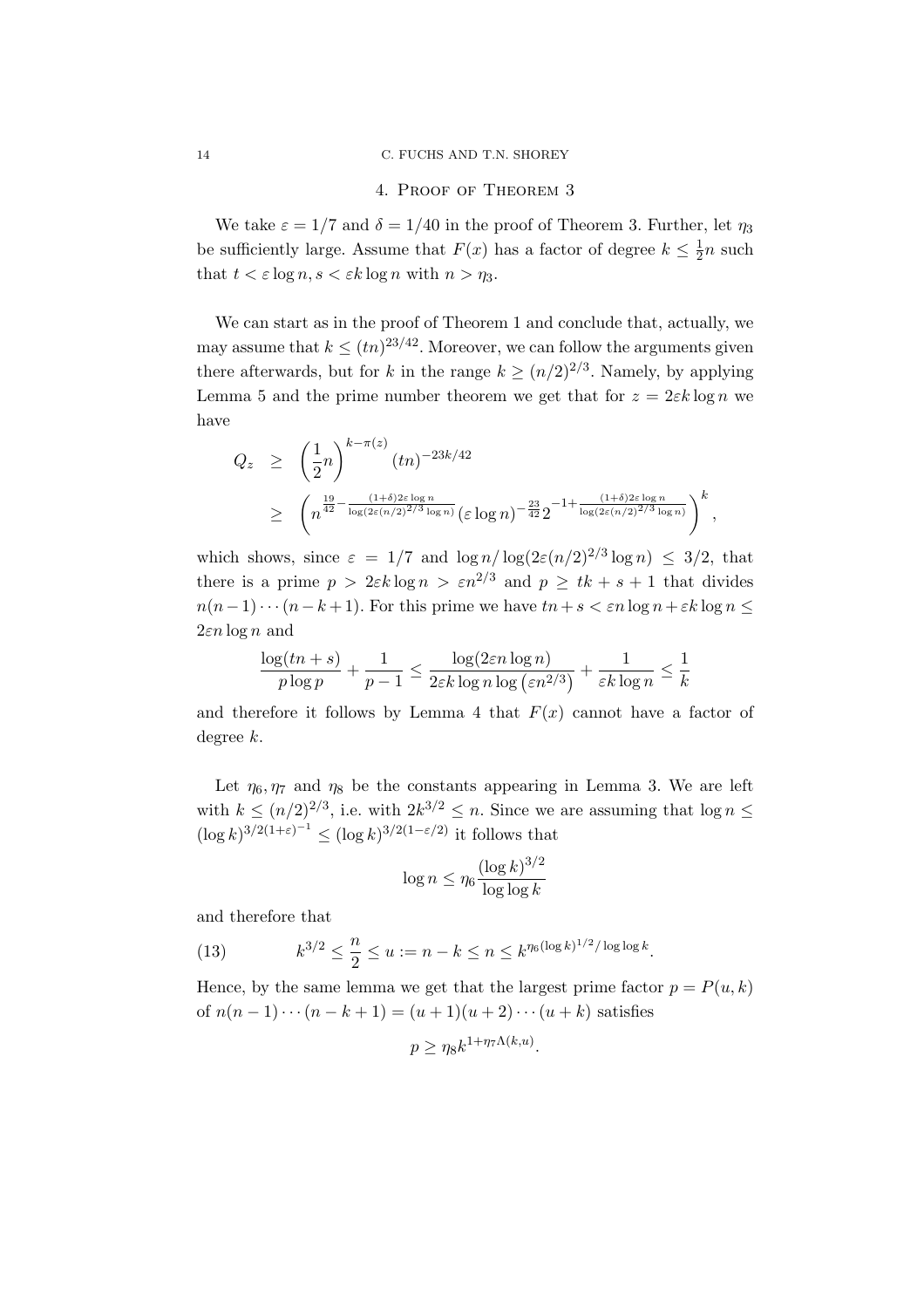We observe

$$
\Lambda(k, u) \ge \left(\frac{\log k}{\log n}\right)^2 \ge \eta_6^{-2} \left(\frac{\log \log k}{(\log k)^{1/2}}\right)^2 \ge \eta_9 \frac{(\log \log n)^2}{\log k}
$$

where we have used the last inequality in (13) again. Thus,  $p \geq$  $\eta_{10} k(\log n)^2 > k \log n$  and  $p > 2\varepsilon k \log n > tk + s$ . But since

$$
\frac{\log(tn+s)}{p\log p} + \frac{1}{p-1} \le \frac{\log(2\epsilon n \log n)}{k \log n \log(\log n)} + \frac{1}{p-1} \le \frac{1}{k}
$$

it follows again by Lemma 4 that  $F(x)$  cannot have a factor of degree k. This is a contradiction.

This completes the proof of Theorem 3.

## 5. Acknowledgments

This work was initiated when the second author was visiting ETH in April 2008 and he would like to thank ETH for the invitation and hospitality. The authors are most grateful to an anonymous referee for very careful reading of the paper and for useful and important advice in preparing the revised version.

## **REFERENCES**

- [1] R.F. Coleman, On the Galois groups of the exponential Taylor polynomials, L'Enseignement Math. 33 (1987), 183-189.
- [2] P. ERDŐS, On consecutive integers, Nieuw Archief voor Wiskunde  $(3)$  3 (1955), 124-128.
- [3] M. FILASETA, The irreducibility of all but finitely many Bessel polynomials, Acta Math. 174 (1995), 383-397.
- [4] M. FILASETA, C. FINCH, AND J.R. LEIDY, T.N. Shorey's influence in the theory of irreducible polynomials, In: Diophantine Equations (N. Saradha, ed.), Narosa (2008), 77-102.
- [5] M. Filaseta and T.-Y. Lam, On the irreducibility of the generalized Laguerre polynomials, Acta Arith. 105 (2002) 177-182.
- [6] M. FILASETA AND O. TRIFONOV, The irreducibility of the Bessel polynomials, J. Reine Angew. Math. 550 (2002), 125-140.
- [7] M. FILASETA, T. KIDD, AND O. TRIFONOV, Laguerre polynomials with Galois group  $A_m$  for each m, Preprint, 2008.
- [8] M. FILASETA AND R.L. WILLIAMS JR., On the irreducibility of a certain class of Laguerre polynomials, J. Number Theory 100 (2003), 229-250.
- [9] F. HAJIR, Some  $A_n$ -extensions obtained from generalized Laguerre polynomials, J. Number Theory 50 (1995), 206-212.